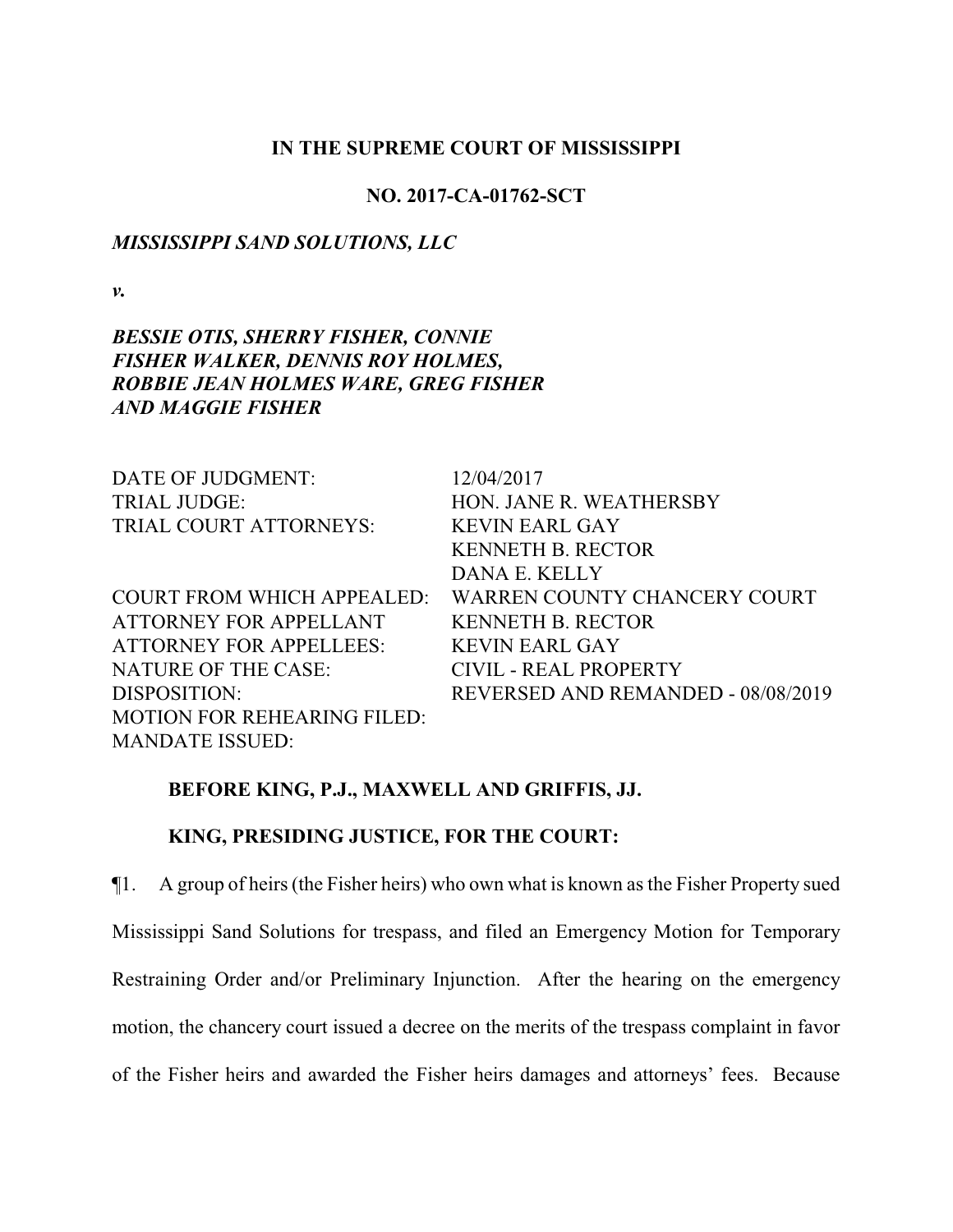Mississippi Sand Solutions did not receive notice that the case was being tried or heard on the merits, this Court reverses the chancery court's decree on the merits and remands for further proceedings.

## **FACTS AND PROCEDURAL HISTORY**

¶2. Mississippi Sand Solutions (MSS) and its predecessors hauled gravel and sand off its property via a private road on property belonging to the Fisher heirs. At some point, any agreement between the parties ended, and MSS sued in chancery court, asking the chancery court to find that it had an easement over the Fisher heirs' property. The chancery court ruled that MSS did not have an easement over the Fisher heirs' property. MSS appealed that decision, and this Court unanimously affirmed the chancery court's ruling that MSS did not have an easement over the Fisher heirs' property. *Miss. Sand Sols. v. Otis*, 248 So. 3d 813 (Miss. 2018). Additionally, settlement negotiations between the parties broke down, and the Fisher heirs demanded that MSS cease and desist traversing their property. The Fisher heirs placed "no trespassing" signs on their property and put up a gate. MSS ignored the signs and tore down the gate. The Fisher heirs reported that MSS was damaging their property by dumping trash and gravel on the property and in waterways on the property. Additionally, the Fisher heirs were cited by the Mississippi Department of Environmental Quality for the dumping and burning of household waste on the Fisher property and were required to clean the site within thirty days. One of the Fisher heirs testified that they had to pay for the clean up.

¶3. The Fisher heirs sued MSS in the chancery court on August 1, 2017, alleging trespass.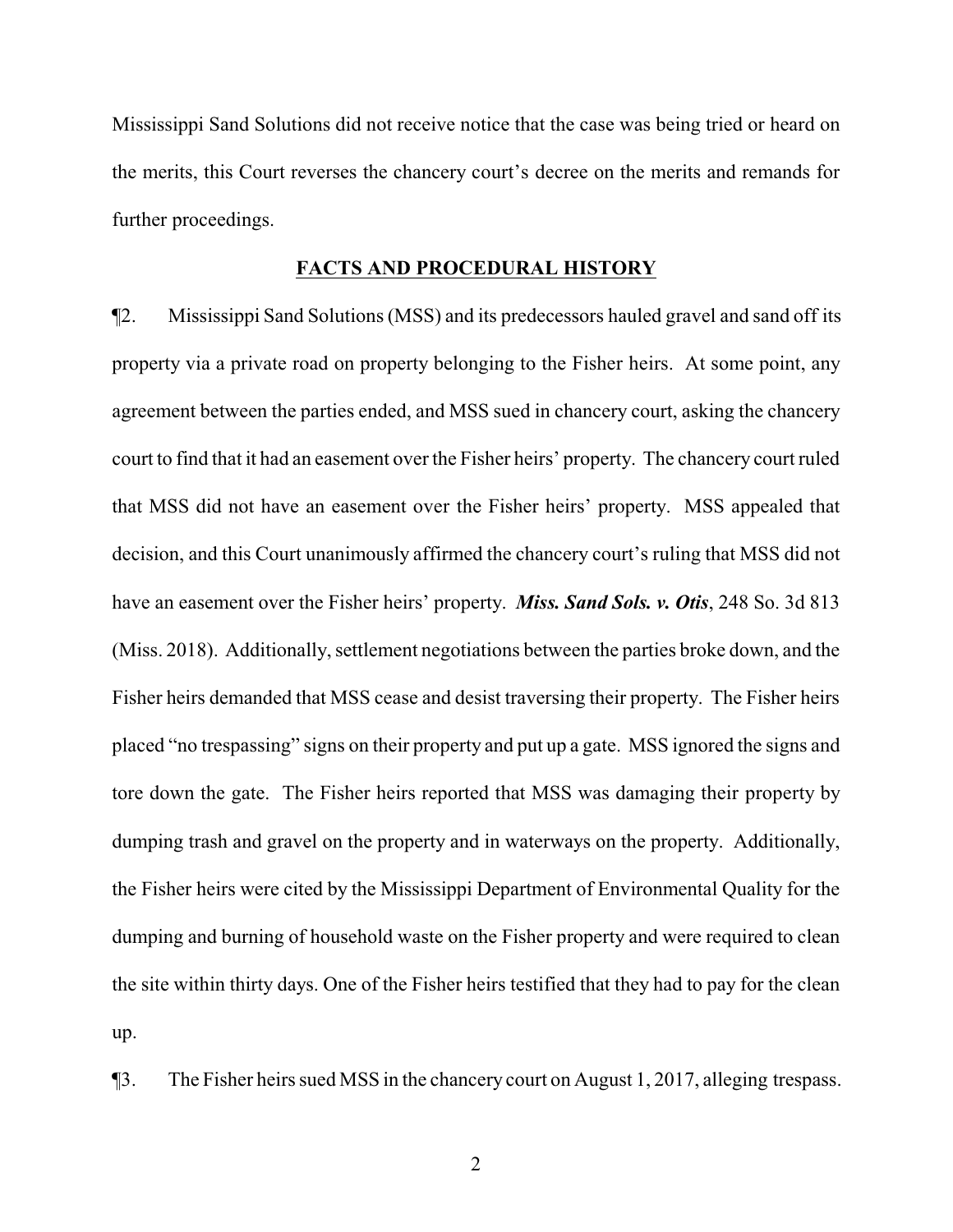On August 4, 2017, the Fisher heirs filed an Emergency Motion for Temporary Restraining Order and asked that a hearing be set for a final and permanent injunction as soon as possible, pursuant to Mississippi Rule of Civil Procedure 65. On August 9, 2017, the Fisher heirs filed a Notice of Hearing, indicating that the hearing on their Emergency Motion for Temporary Restraining Order and/or for Preliminary Injunction would be held on August 22, 2017. The hearing on the emergency motion began on August 23, 2017. That hearing was continued until October 16, 2017. MSS meanwhile filed its answer to an amended complaint on October 13, 2017.<sup>1</sup> In it, MSS argued that the chancery court lacked subject matter jurisdiction over the claims for trespass and damages. It requested that the chancery court transfer the case to circuit court for a jury trial. At the beginning of the October hearing, the trial court specifically stated that "[t]his is a continuation of the first hearing that we had on Wednesday, August the 23rd . . . ." At the end of the continued hearing, the Fisher heirs' counsel requested damages for trespass and attorneys' fees. Counsel for MSS responded,

Your Honor, maybe I'm confused, and I have been many times, but my understanding is today that the only thing we're here on is the same thing we were here on two months ago and that's the motion for preliminary injunctive relief in this case. The case on the merits, I assume, will be tried at some other time which would include whatever claim he's trying to make for attorney [sic] fees or damages. . . . [T]o clarify, Your Honor, and, if I'm wrong, we need to get it corrected, but my understanding is that this was set on an emergency basis, as I remember, without notice, basically, and we appeared at that time for that hearing on the request for, I believe, it was called an emergency temporary restraining order and a preliminary injunction. So, counsel's assertion that he's entitled to attorney's fees and damages and all that sort of thing is not before the court.

Both parties then argued the preliminary injunction issue, and the court took it under

<sup>&</sup>lt;sup>1</sup>The Fisher heirs filed an amended complaint on August 24, 2017.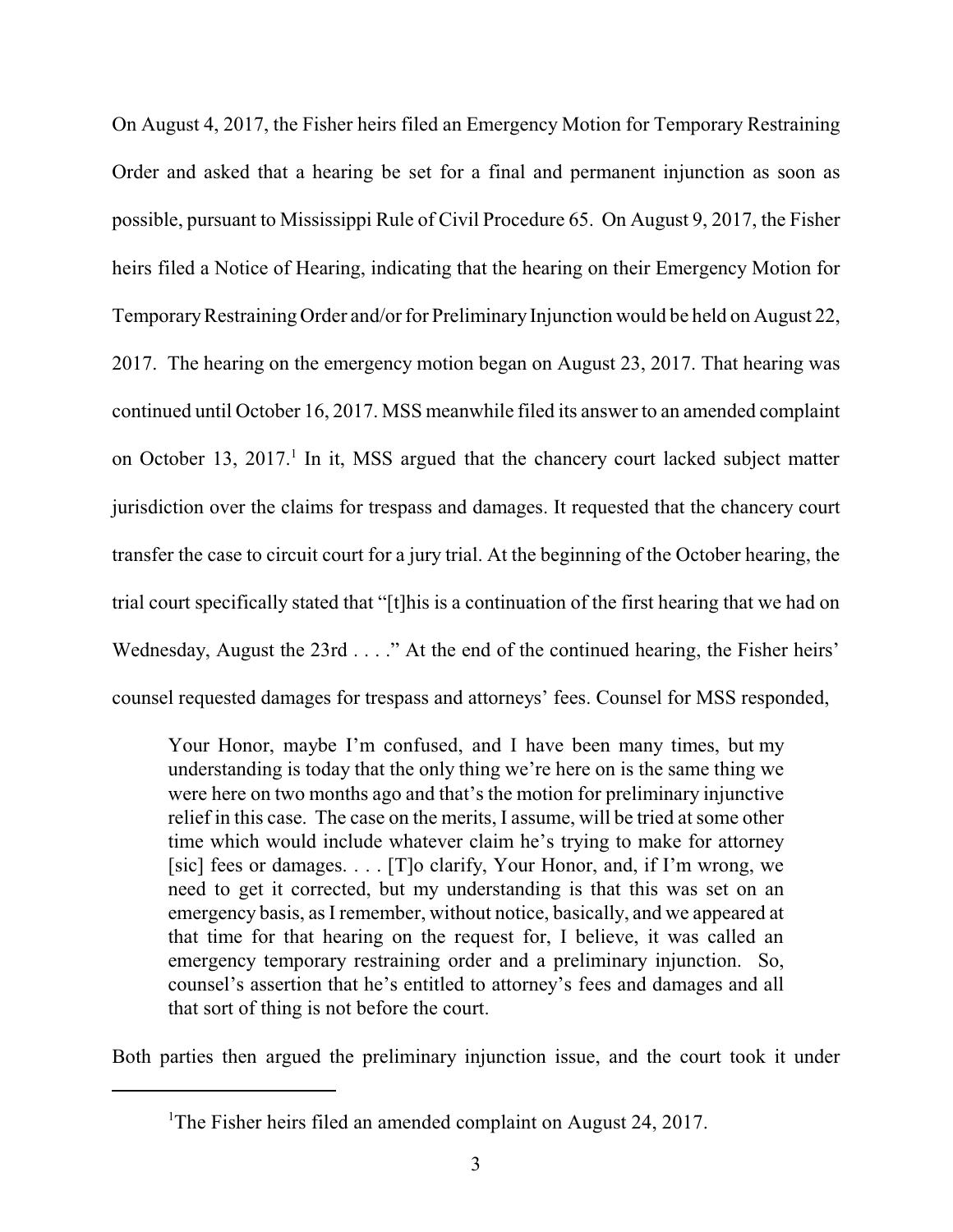advisement.

¶4. On November 15, 2017, the Fisher heirs filed a Motion for Trial Setting, asking the chancery court to set a trial and to hold a hearing to determine a trial date and to consider discovery and alternate dispute resolutions. On December 4, 2017, the chancery court filed its decree, stating that "[t]his cause came to be heard upon Complaint for Trespass, Preliminary Injunction and Damage to Real Property and Response thereto by Mississippi Sand Solutions . . . ." The court stated that it considered "the pleadings, heard and considered the evidence adduced, proffered and submitted, heard and considered the arguments and statements of counsel . . . ." The chancery court found that the requirements for a preliminary injunction were not met, and then it ruled on the merits of the trespass complaint in favor of the Fisher heirs. It awarded them damages and attorneys' fees.

¶5. MSS appeals, arguing that it was deprived of due process, given that the court issued a final ruling on the merits after a hearing on the emergency preliminary injunction without allowing MSS to defend those claims after having an opportunity to engage in discovery. It also argues that jurisdiction lies with the circuit, not the chancery court, that the chancellor erred in awarding \$30,500 in trespass damages, and that the chancellor erred in awarding attorneys' fees.

#### **ANALYSIS**

## *1. Standard of Review*

¶6. This Court reverses a chancery court on its findings of fact only when they are manifestly wrong, clearly erroneous, or when that court applied an erroneous legal standard.

4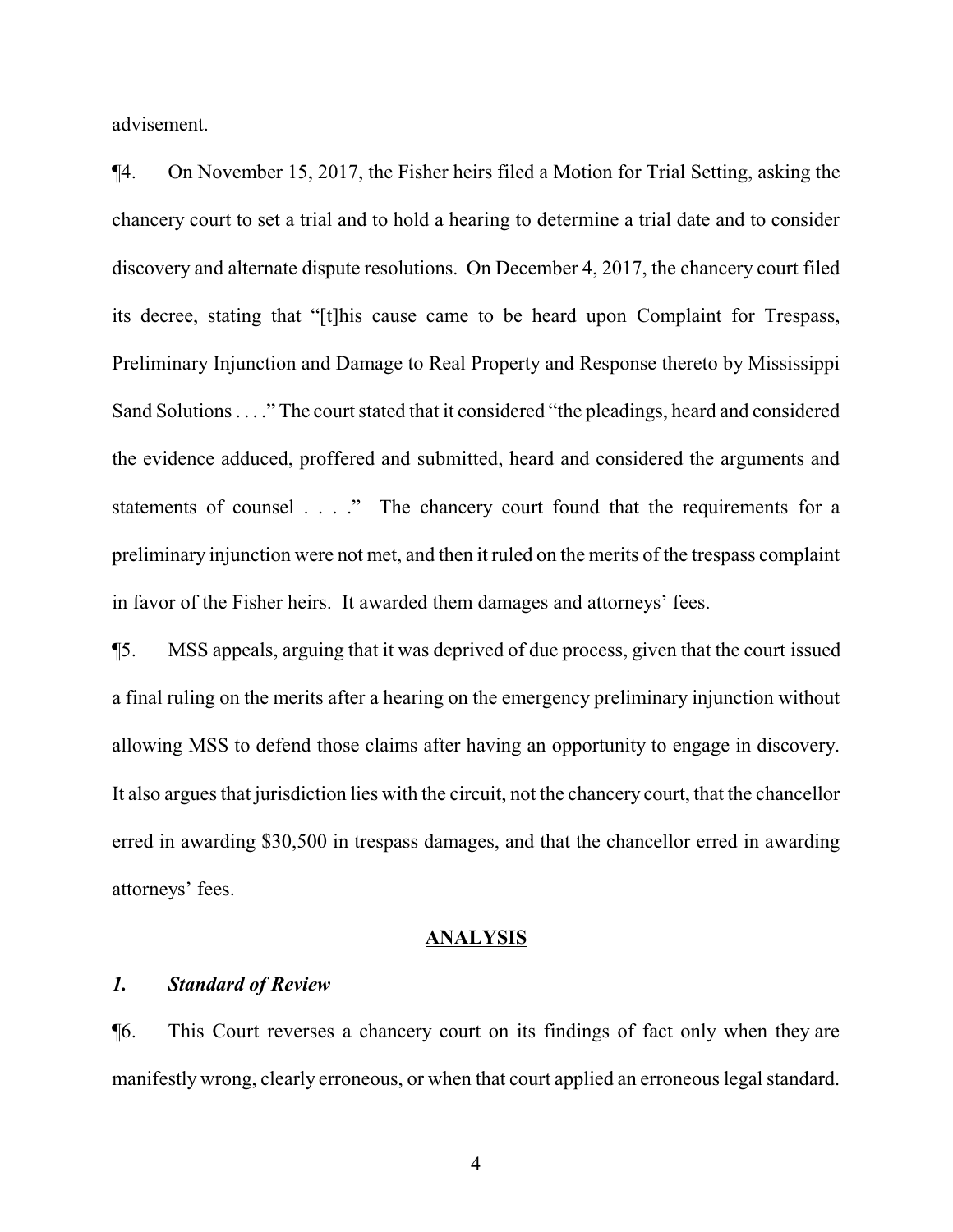*Tucker v. Prisock*, 791 So. 2d 190, 192 (Miss. 2001). This Court reviews issues of law de novo. *Id.*

#### *2. Due Process*

¶7. MSS received notice only of the hearing on the emergency motion. No hearing was noticed for a dispositive final judgment on the merits. A motion for judgment on the pleadings, which the Fisher heirs did not make, requires a hearing. Miss. R. Civ. P. 12(d). Likewise, MSS made a motion regarding lack of subject matter jurisdiction, which the trial court was required to hear and did not. *Id.* A motion for summary judgment, which was also not made, likewise requires notice and a hearing. Miss. R. Civ. P. 56(c). A trial setting requires both notice and ample time for discovery. Miss. R. Civ. P. 40.

¶8. Further, the lack of fair notice deprived MSS of the potential opportunity to engage in discovery. Miss. R. Civ. P. 26. MSS received no notice that the complaint was being tried on the merits, and it had no meaningful opportunity to develop and introduce evidence on the merits or on damages. "'Even though the result might be the same . . . every . . . defendant or respondent has the right to notice in a court proceeding involving him, and to be present, and to introduce evidence at the hearing.' Where that valuable right is denied, there must follow a reversal." *Johnson v. Weston Lumber & Bldg. Supply Co.*, 566 So. 2d 466, 468 (Miss. 1990) (quoting *Edwards v. James*, 453 So. 2d 684, 686 (Miss. 1984)). Because MSS received no notice that the case was being heard or tried on the merits, this Court reverses and remands the case.<sup>2</sup>

 $2$ The record before this Court indicates that MSS was flouting the previous chancery court order, as well as the property rights of the Fisher heirs. Although MSS is entitled to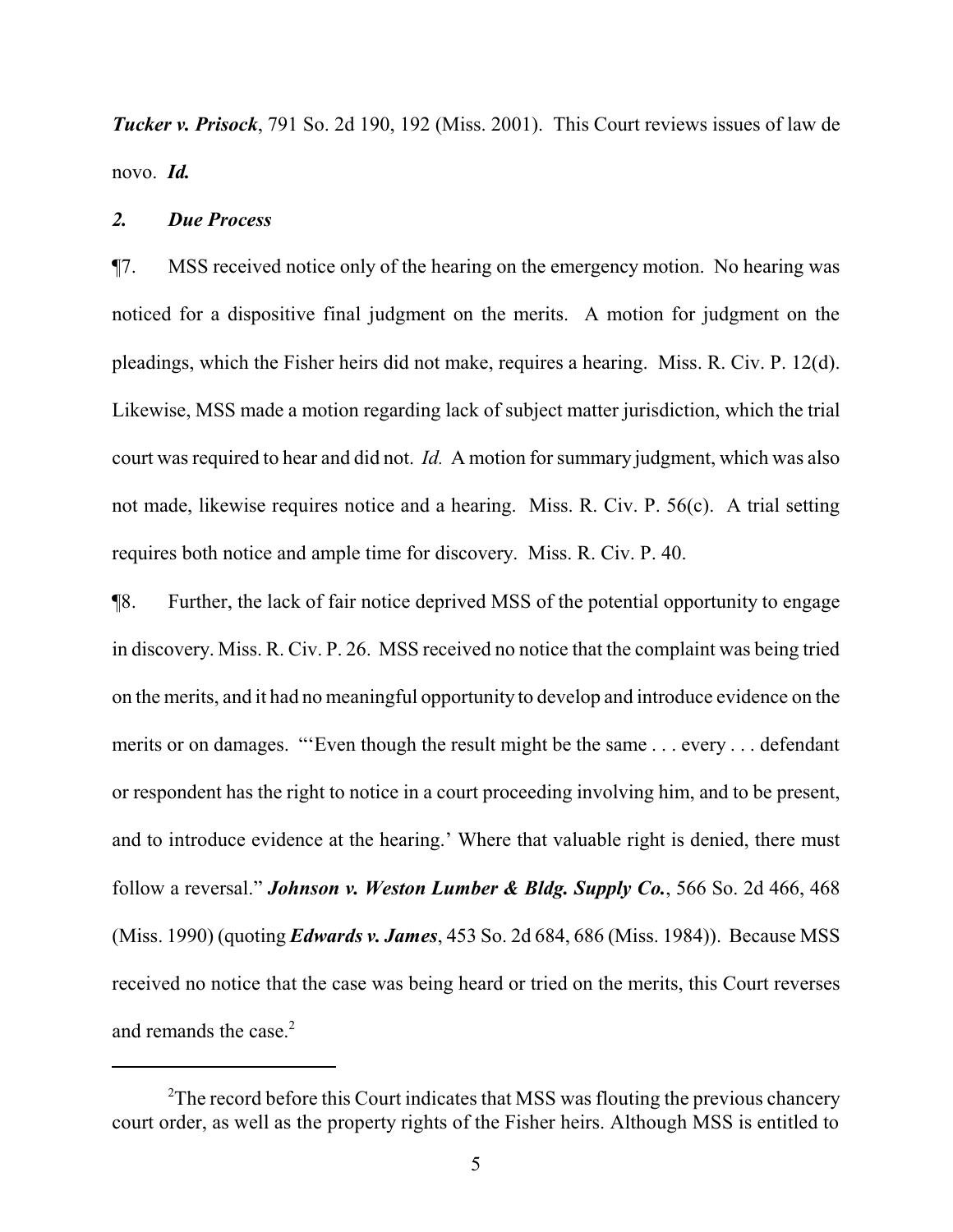### *3. Jurisdiction*

¶9. The issue of subject matter jurisdiction was raised before, but not heard by, the chancery court. The chancery court opted to retain jurisdiction in a short statement that it did not want another court to have to rehear all the evidence. It never actually heard the motion, however. Because the arguments and relevant evidence are undeveloped, we decline to rule on this issue. Upon remand, MSS may notice its motion(s) regarding subject matter jurisdiction for hearing, so that the chancery court may determine whether it has subject matter jurisdiction, or whether it should transfer the case to circuit court.

## *4. Damages and Attorneys' Fees*

¶10. Because the Court reverses the chancery court's decree in full, including its award of damages and attorneys' fees, and remands for proper disposal of the case on the merits, these issues are moot. $3$ 

### **CONCLUSION**

¶11. MSS did not receive notice that the complaint against it was being heard or tried on the merits. The chancery court disposed of the case on the merits after only a preliminary injunction hearing. MSS has a right to be heard on the merits, and, accordingly, this Court

notice and to be heard on the merits, if MSS is still using the Fisher heirs' property without permission, it is also flouting this Court's previous unanimous decision.

<sup>&</sup>lt;sup>3</sup>The chancery court stated that it "is aware that very little actual damage has been done to the property in question . . . ." However, the Fisher heirs did not have an opportunity to present evidence of damages. Indeed, the testimony indicated that the road had been damaged and that the Fisher heirs had to pay someone to clean up after MSS's alleged dumping. Testimony also indicated that waterways were dumped in and potentially damaged.